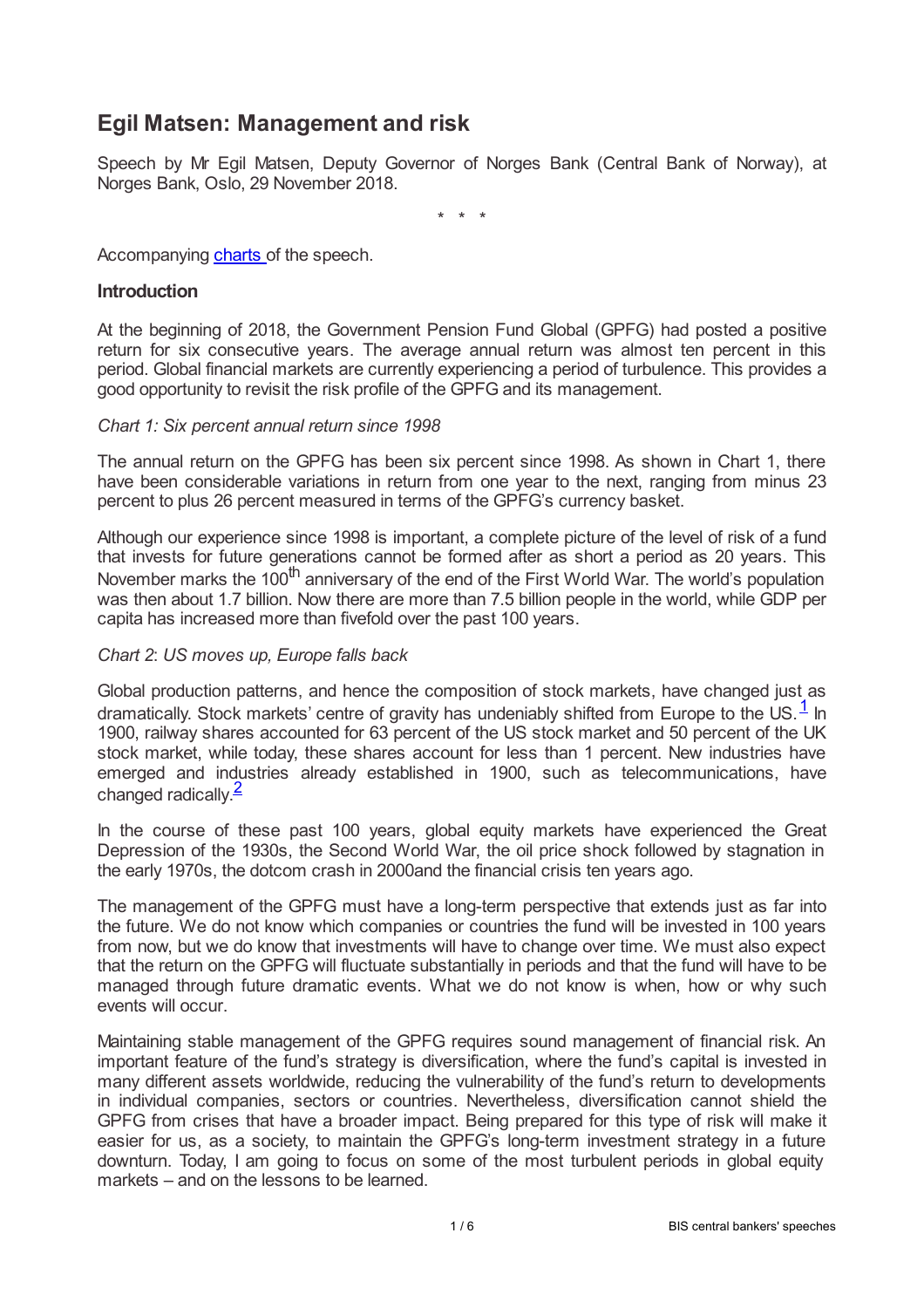Owning shares in a large number of companies also exposes the GPFG to another type of risk. Answers and action may be demanded from shareholders in response to an incident in a company for reasons other than the incident's effect on expected return. This type of exposure must also be managed, and the Bank's work on responsible investment is important in this context. I will come back to this at the end of my speech.

# **Financial risk**

# *Chart 3: High volatility driven by equities*

Chart 3 shows the real return on a hypothetical portfolio since 1900, invested worldwide and comprising 70 percent equities and 30 percent fixed income instruments. The return is measured in USD. As illustrated in the chart, the return has varied widely from one year to the next.

The fixed income investments cushion the largest falls in value, but as shown in the chart, the return on the portfolio largely tracks equity market returns. With 70 percent of the GPFG allocated to equities, changes in the fund's value ahead will be driven by equity market developments. Let us therefore focus on equity market risk.

As shown in Chart 3, 2008 stands out as one of the worst years in this period. Ten years ago, on 25 November 2008, Norges Bank presented the GPFG's results for the third quarter. Lehman Brothers had gone bankrupt. The world's central banks were making large and frequent cuts in policy rates. In the course of autumn 2008, the US stock exchange fell more than five percent on as many as ten separate days. Norges Bank wrote in its press release that "The third quarter of 2008 was an unusually demanding quarter for the management of the Government Pension Fund – Global." And it was to get worse. The GPFG posted a return for 2008 of minus 23 percent, measured in terms of the fund's currency basket.

# *Chart 4: Post-crisis paths have differed*

Chart 4 shows developments in the US equity market from 2008 onwards. The rapid reversal in equity markets, shown in the chart, also affected the GPFG's results. In 2009, the fund posted a positive return of 26 percent, largely thanks to a 34 percent return on the equity portfolio. The return continued to rise in 2010. While the fall in the fund's value as a result of the financial crisis in 2008 was historically large, the fund's recovery in 2009 was stronger and faster than had generally been expected. Owing to a weakened krone, the GPFG's return was less negative in terms of NOK than in terms of the fund's currency basket. Even though changes in the krone exchange rate do not influence the GPFG's international purchasing power, the fall in the fund's value may have been perceived as less dramatic as a result.

Equity markets have not always rebounded after a steep decline as rapidly as after the 2008 financial crisis. The chart shows developments in a global equity index in the period after the dotcom crash in 2000. From the peak in winter 2000 to the trough in winter 2003, equity prices plunged at the fastest pace since the early 1930s. Fluctuations in the krone exchange rate amplified the fall in the GPFG's value measured in NOK. The value of the GPFG at the beginning of 2003 was 30 percent lower than assumed in the National Budget for 2002.

Investors buying equities in Japan's equity market at the end of 1989 experienced even more dramatic developments. The market fell and stayed there. The value of the shares traded on the Tokyo Stock Exchange is still no higher than the 1989 levels. From being the largest in the world in 1990, accounting for almost 40 percent of global market capitalisation, Japan's equity market now accounts for less than ten percent. However, it is important to remember that these developments apply to only one country. Global equity markets in general have shown completely different developments since 1989.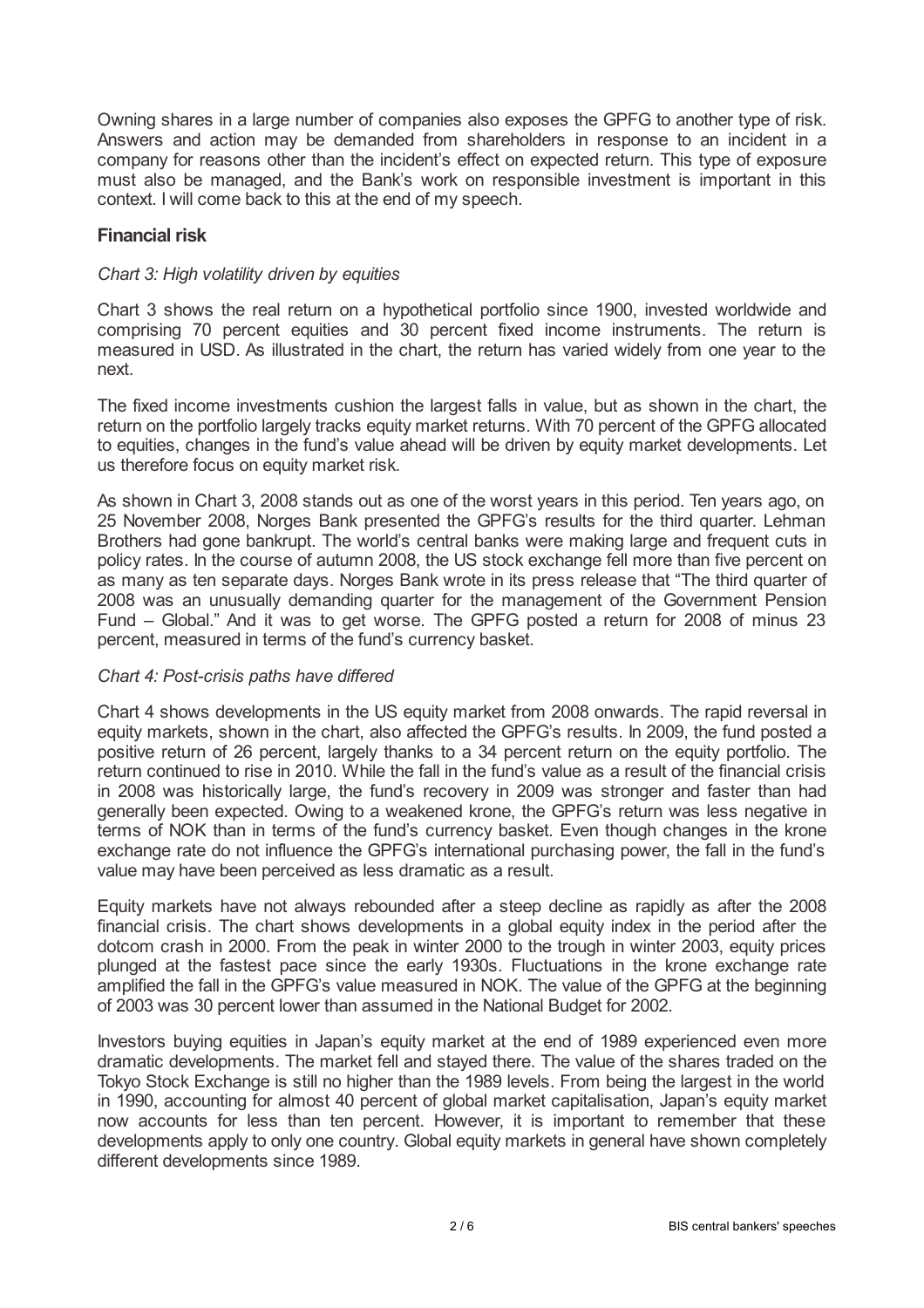#### What can we learn from these crises?

# The first lesson is that crises will occur.

# *Chart 5: Six large falls in 100 years*

If we look at annual returns in global equity markets since 1900, the chart shows that negative real equity market returns of the same magnitude as during the financial crisis have occurred in five periods: the Great Depression 1929–31, two world wars, the rise in oil prices at the beginning of the 1970s and the repercussions after the dotcom crash.  $\frac{3}{3}$  $\frac{3}{3}$  $\frac{3}{3}$  Both the owner and the manager of the GPFG must be prepared for new crises.

#### <span id="page-2-0"></span>*Chart 6: The fund is larger*

A larger fund also means more pronounced fluctuations compared with the wider economy. Chart 6 shows the same percentage decline in the value of equities and fixed income instruments as in 2008, disregarding movements in the krone exchange rate. With today's fund, the same decline would have resulted in a fall in the value of the GPFG of NOK 2700 billion. This is equivalent to more than 90 percent of annual mainland GDP, compared with just over 30 percent in 2008.

<span id="page-2-1"></span>In previous periods of falling equity prices, petroleum revenue transfers to the GPFG have been substantial relative to the fund's size. Thus, even with a return in equity and fixed income markets of minus 19 percent measured in NOK, the capital in the GPFG only fell by approximately NOK 5 billion in 2002 $\frac{4}{5}$  $\frac{4}{5}$  $\frac{4}{5}$  In 2008, the sum of the negative return, the change in the krone exchange rate and transfers of petroleum revenues was positive, and the value of the GPFG therefore increased between 2007 and 2008.

The next time equity prices fall, the figures will be different. As the government's oil and gas revenues decline and the size of the GPFG increases, the cushioning impact of petroleum revenues on any falls in the fund's value will gradually decrease, making the fund's value even more dependent on the return. In years of negative equity market returns, large absolute falls in the GPFG's value must be expected.

A second lesson is that stock market crashes do not necessarily reverse quickly. The examples I have referred to, the financial crisis in the US, the dotcom crash, and Japan in the 1990s, show that the crises we have observed in the past can vary in depth and duration. The path of the recovery since the dotcom crash has been somewhat U-shaped. Although the fall in market values was not as steep as in 2008, the recovery was slower. Developments in Japan have been more L-shaped: the fall was rapid and the recovery has been slow. Developments since the financial crisis have been V-shaped: a steep fall and a rapid recovery. All these crisis scenarios could occur again.

The third lesson is that equity market returns have been high despite periods of substantial equity market declines. Estimates of the future return on the GPFG are highly uncertain, but a lower equity allocation would have pulled down the fund's expected return. The Ministry of Finance estimates an expected real rate of return on the GPFG of 3 percent.

Underlying the decision to allocate 70 percent of the GPFG to equities is an acceptance of expected fluctuations in the fund's return, in the short and longer term. The investment strategy has enjoyed broad support since the fund's inception. By adhering to the strategy through turbulent periods, the GPFG achieved a return equivalent to NOK 4 300 billion at the end of the third quarter. Historical developments since 1900 and since the GPFG's inception underpin the expectation of higher returns in equity markets than in fixed income markets over time.

Broad diversification to reduce risk is a key element in the overall investment strategy. At the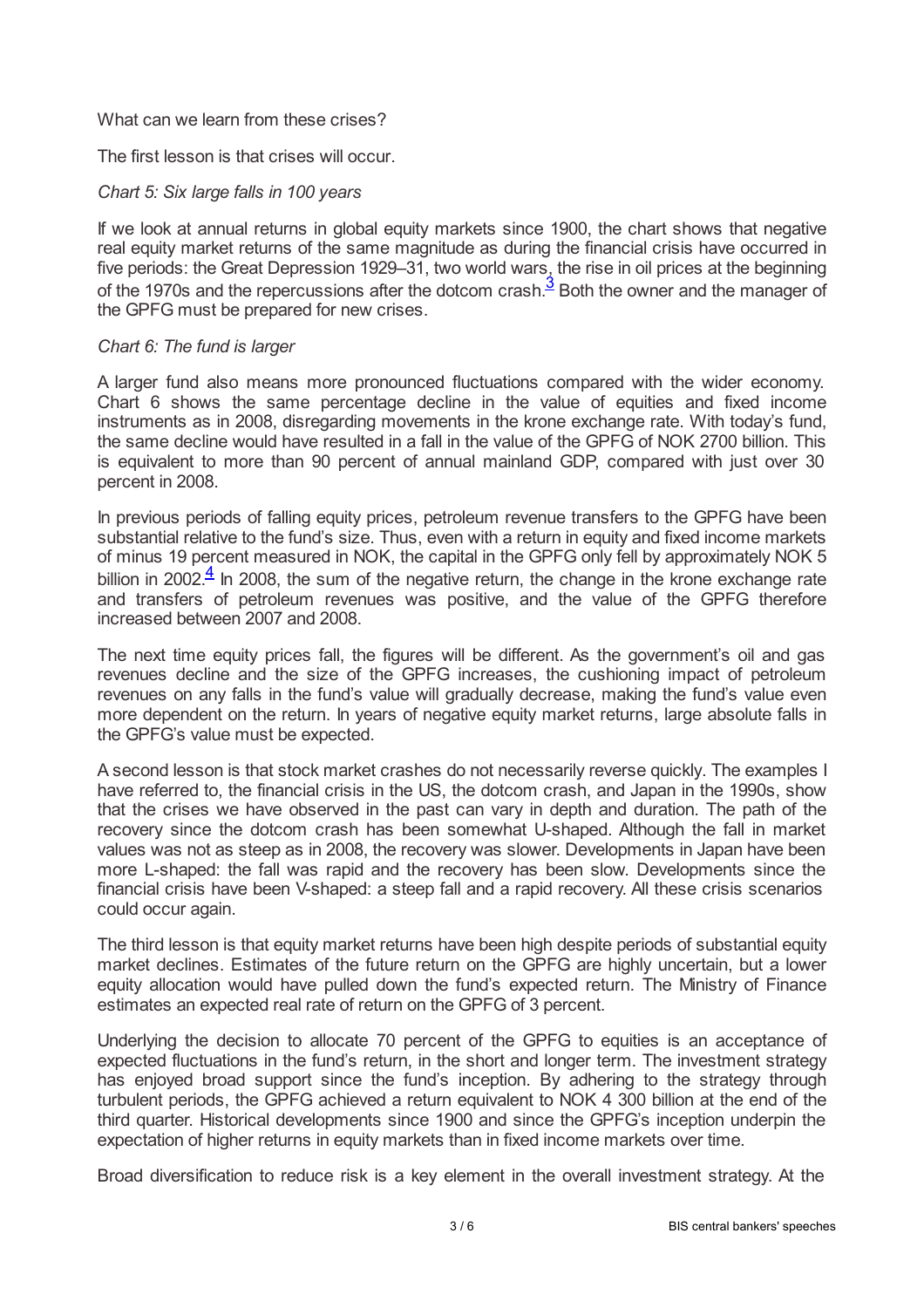beginning of 2018, the GPFG was invested in more than 9000 companies in 72 countries. An important insight from financial theory is that the expected return on an investment is not determined by the risk associated with the investment in isolation, but by that investment's contribution to systematic risk in a portfolio. An investor cannot be expected to be paid for the extra risk of pursuing a narrow investment strategy. Broad diversification can therefore reduce the total risk of a portfolio, without necessarily lowering the expected return.

Systematic risk is risk that cannot be eliminated through diversification and is the risk associated with market returns that must be accepted when investing in global financial markets. This is the risk that an investor can expect to be compensated for and that delivers a higher expected return.

For the GPFG as a long-term investor, short-term fluctuations are not the most important factor. Periods of weak economic growth occur in all countries. Investing in a broad range of assets reduces the risk of the return being dominated by such a period.

The objection could be raised that international capital markets have become increasingly interwoven. Equity markets in different countries are correlated to an increasing extent. Common factors will often dominate in acute crises.

<span id="page-3-0"></span>At the same time, it seems likely that the more fundamental features of an economy are more important in the slightly longer term, as exemplified in the chart. The calculations are based on a data set for equities and ten-year government bonds in 42 countries through all or parts of the period 19[5](#page-5-4)0–2016.<sup>5</sup> The lines show the five percent worst outcomes for the value of two different portfolios for different time horizons. The light blue line shows a portfolio diversified across a large number of markets. The dark blue line is a portfolio invested in a single country. The diversified portfolio has posted considerably lower falls in value in crises, and the gain increases with the duration of the crisis.

# *Chart 7: Increasing gains from diversification over time*

In addition, broad diversification reduces the portfolio's vulnerability to extreme events, which can be illustrated by examples from the history of global financial markets since 1900. We have data for equity market returns in 23 countries for this period. Two of these markets were closed down last century and the assets expropriated, ie Russia in 1917 and China in 1949. The markets did not reopen until the beginning of the 1990s. While the Chinese market was small in 1900, the Russian market accounted for six percent of a market-weighted global index  $6$ 

# <span id="page-3-1"></span>*Chart 8: Fifty years of negative real returns in individual countries*

<span id="page-3-2"></span>Although developments have been less dramatic in other countries, equity markets in France, Germany and Japan have all experienced periods of negative real returns of more than 50 years. The longest period of negative real returns for the global index has been just over 20 years  $\frac{7}{1}$  $\frac{7}{1}$  $\frac{7}{1}$ Diversification therefore provides some protection even against the most extreme outcomes, even though it will never be possible to completely shield the return on the GPFG from such extreme events.

# **The risk associated with being a shareholder in 9000 companies**

*Chart 9:* "Diversification is the only free lunch in finance"

Harry Markowitz, the founder of modern portfolio theory, is reported to have said: "Diversification is the only free lunch in finance". Broad diversification of the GPFG's investments is in line with Markowitz's theory. The GPFG's investment strategy contributes to an acceptable risk-return profile for the fund.

At the same time, with ownership shares in 9000 companies, the GPFG is also broadly exposed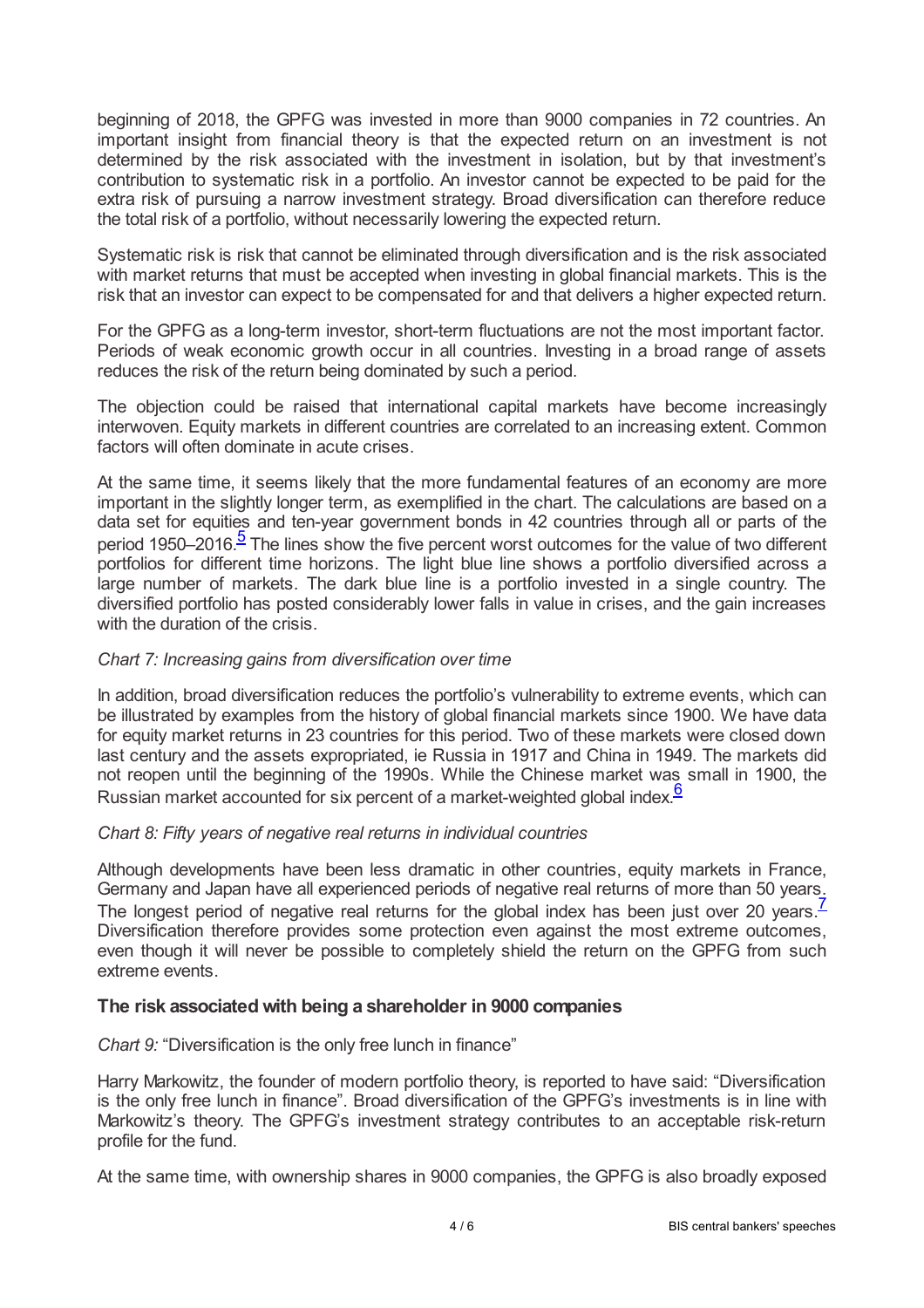to conditions and events with dimensions other than the effect on financial risk, related to how a company deals with a specific incident or more fundamental aspects of its operation. A global listed company that is criticised for its activities will almost without exception include the GPFG as one of its shareholders. Questions will sometimes be asked about why the fund is invested in the company and what action is being taken to follow up the fund's investment.

If questions are often raised about whether the GPFG is being managed in what is considered a responsible manner, support for the investment strategy may be affected. This could in turn increase the risk that we will not achieve our primary objective of enabling current and future generations to benefit from Norway's petroleum wealth.

The number of questions related to individual investments cannot be reduced by diversification. On the contrary, the number will increase with the breadth of the GPFG's investments. The portfolio contains a large number of companies that could run into difficulties.

A possible way of managing this type of risk is to exclude companies from the portfolio. Ethical guidelines for the exclusion of companies from the GPFG were established by the Norwegian authorities as early as in 2004.

Under the guidelines, the GPFG must not be invested in companies producing tobacco or certain types of weapons, or with significant coal-related operations. Companies may also be excluded if there is an unacceptable risk that the company contributes to or is responsible for certain types of behaviour.

The GPFG's guidelines for excluding companies show that there is some money Norway says no to. There are some products and some types of behaviour the GPFG's owners do not want to be involved in, whether or not they contribute to financial return.

In 2015, the Ministry of Finance decided that the responsibility for excluding companies, based on criteria laid down by the political authorities, should be transferred to Norges Bank. The Executive Board's decisions are based on recommendations and assessments provided by the Council on Ethics, which is independent of both the Ministry and Norges Bank.

# *Chart 10: Exclusions are not insignificant*

<span id="page-4-0"></span>At the beginning of 2018, 133 companies, corresponding to a market value of around NOK 200 billion, had been excluded from the GPFG.<sup>[8](#page-5-7)</sup> This is a substantial amount, but only a small share of the fund.

There is an inherent paradox in using exclusion as a responsible investment instrument as it transfers ownership shares to investors who do not regard the company as problematic in the same way. Being invested in the company and at the same time exercising active ownership is therefore a possible alternative to exclusion.

The ethical guidelines introduced in 2004 also contained guidelines for Norges Bank's exercise of ownership rights. Ownership rights were to be used to promote a long-term financial return. And since then, the mandate has been based on the assumption that a long-term return is dependent on sustainable developments and well-functioning markets. This is particularly applicable to a large, diversified fund with a long-term perspective such as the GPFG. The fund's long-term return will reflect global value creation.

Responsible investment in practice is today a key part of the investment management mandate issued by the Ministry of Finance to Norges Bank. Responsible investment is to a large extent about promoting well-functioning markets and influencing the fund's investee companies. Norges Bank complies with international standards and contributes to their further development. Norges Bank Investment Management (NBIM) votes at shareholder meetings at almost all the companies